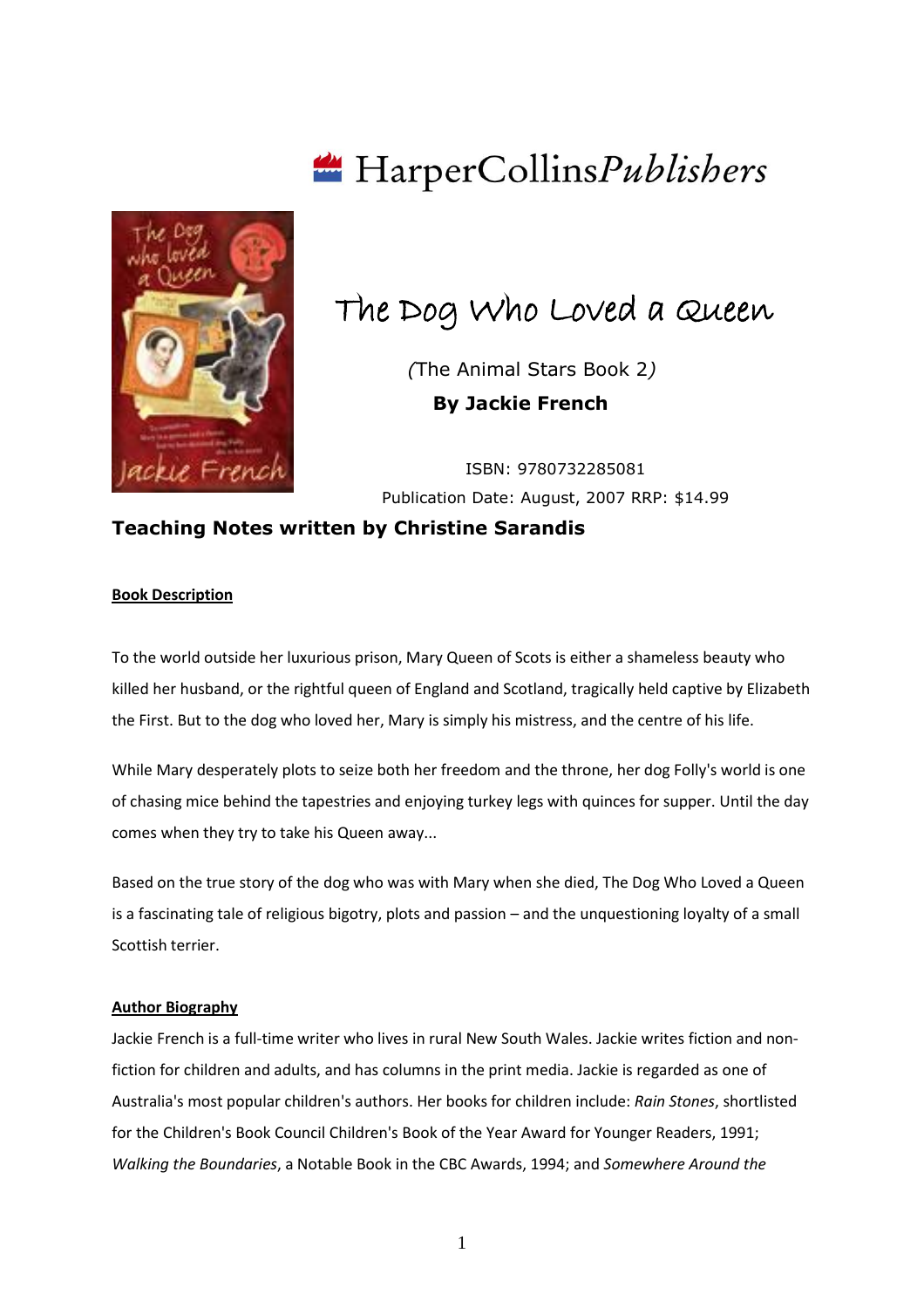*Corner*, an Honour Book in the CBC Awards, 1995. *Hitler's Daughter* won the CBC Younger Readers Award in 2000 and a UK National Literacy Association WOW! Award in 2001. *How to Guzzle Your Garden* was also shortlised for the 2000 CBC Eve Pownall Award for Information Books and in 2002 Jackie won the ACT Book of the Year Award for *In the Blood*. In 2003, *Diary of a Wombat* was named an Honour Book in the CBC Awards and winner of the 2002 NielsenBookData/ Australian Booksellers Asociation Book of the Year - the only children's book ever to have won such an award. More recently, in 2005 *To the Moon and Back*, which Jackie co-wrote with her husband, Bryan Sullivan, won the CBC Eve Pownall Award for Information Books and *Tom Appleby, Convict Boy*, *My Dad the Dragon* and *Pete the Sheep* were also named Notable Books. Jackie writes for all ages - from picture books to adult fiction - and across all genres - from humour and history to science fiction.

#### **Characters**

| Mary, Queen of Scotts                     | Master Beaton         |
|-------------------------------------------|-----------------------|
| Marie de Guise (Mary's mother)            | Mistress Kennedy      |
| James Hepburn, Lord Bothwell              | Countess of Shrewbury |
| Henry Stuart, Lord Darnley                | Master Bourgoine      |
| Dogs - Lally, Bo, Folly, Fleance, Douceur | Sir Amyas Paulet      |
| Megan                                     | Master Melville       |
| Davy Stop Ye Gawping                      | Andrew Babington      |
| Nanny Breeks                              | <b>Master Cecil</b>   |
| Mistress Lacy                             | Master Walsingham     |
| Jane Kennedy                              | Lord Brockhurst       |
| <b>Young Rosie</b>                        | <b>Willie Douglas</b> |
| <b>Mistress Seton</b>                     | Robert Beale          |
| Monsewer                                  |                       |

What do we know about some of the characters in this story? Discuss and describe one of the following in poster-style format with an illustration to accompany the description: Queen Mary, Folly, Nanny Breeks, Davy Stop Ye Gawping and Jane Kennedy. You could list or describe both physical and personality characteristics. Also refer to the author's notes at the back of the book describing some of Mary's real-life attendants.

2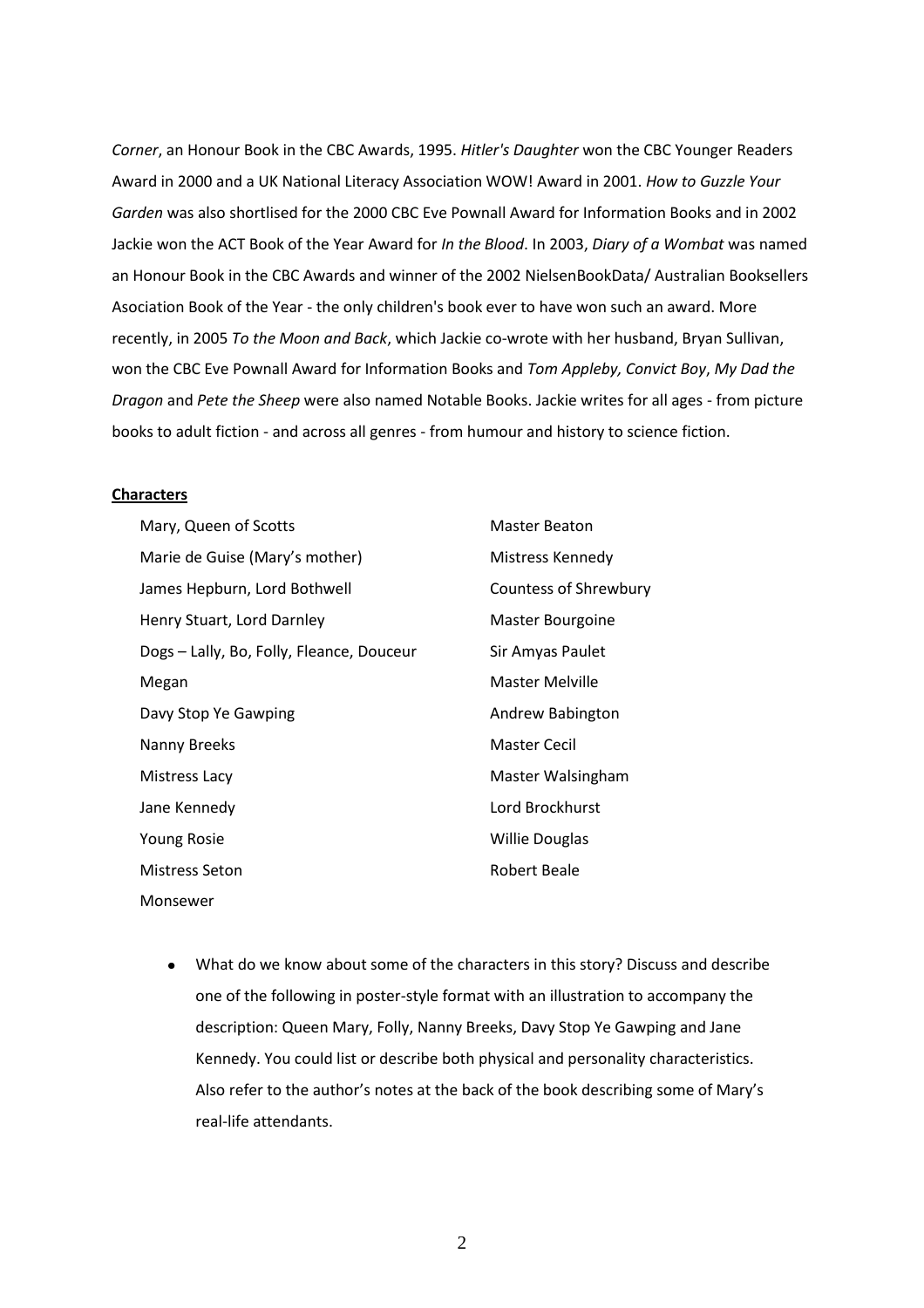## **Setting**

Scotland England The Manor, Sheffield Hunting Park The Manor, Tutbury Castle Chartley Hall Fotheringhay Castle Tixall

## **Themes**

The life of Mary Queen of Scots Dogs – loyalty and companionship Life in captivity Religious conflict Monarchy

## **Before Reading**

## **Historical Notes on the text pp 178-207**

A little historical knowledge prior to reading will enhance the children's understanding of the novel. Refer to this excellent website for a brief history of Mary's life, especially the section heading The Story: [www.marie-stuart.co.uk/](http://www.marie-stuart.co.uk/)

The author's notes at the back of the book are also an invaluable resource for gaining a deeper understanding of the story and also for putting the historical facts into perspective.

Read the sections at the back of the novel together and discuss. Some sample questions to initiate discussion could include:

## **A History of Mary's Life**

- Why had Mary been sent to live in France at the age of five?
- When and under what circumstances did Mary become Queen of France as well as Scotland?
- Who were Mary's three husbands and what was each of them like?
- Who was the father of her son James and were there any other pregnancies? If so, to whom and what was the outcome?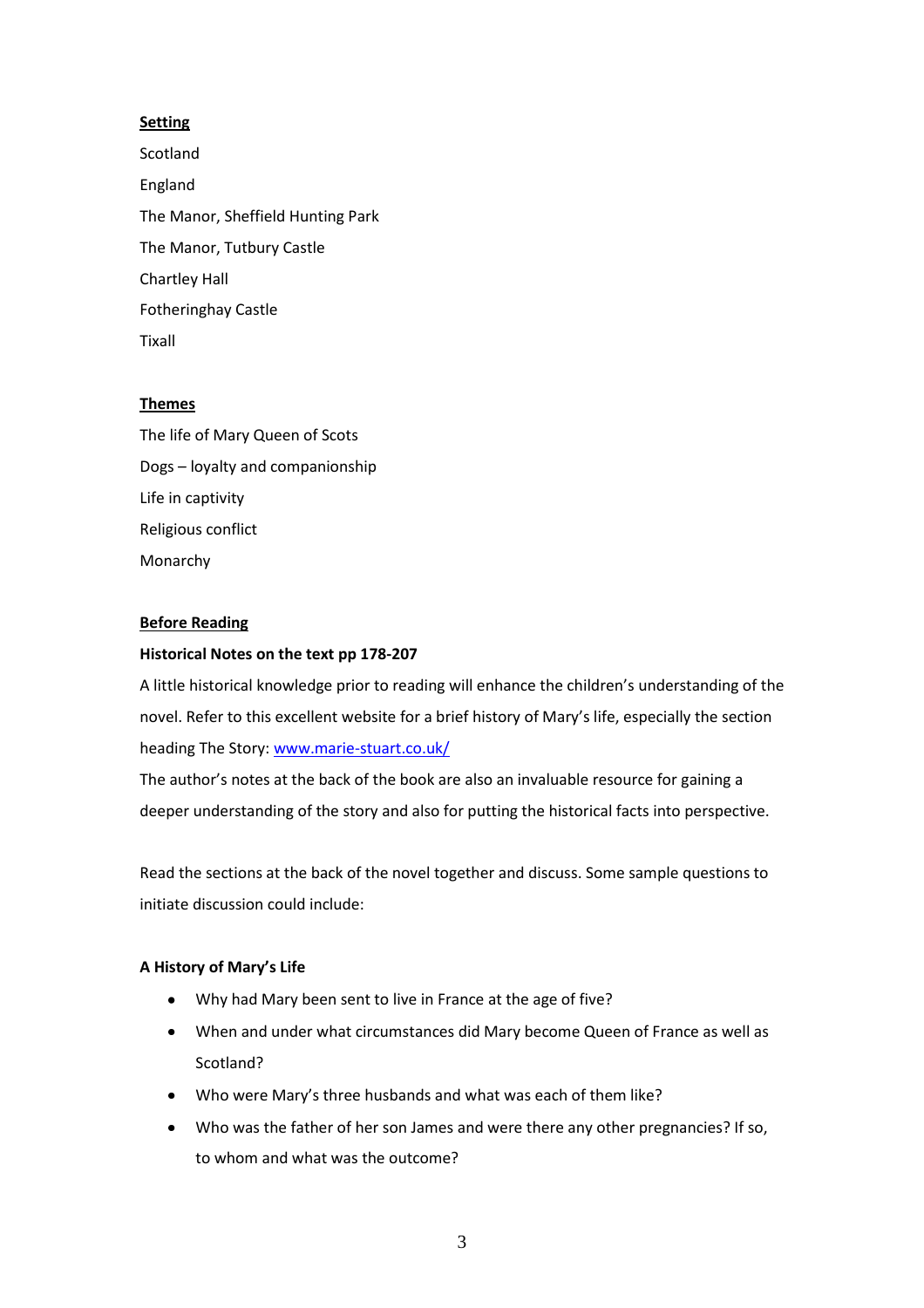- What were the rumours surrounding Lord Darnley's death?  $\bullet$
- How did Mary's baby son James first become King?
- Under what circumstances did Mary become a prisoner and what beliefs lead to her eventual death?
- During her captivity, how did Mary fill her time?

#### **What Happened after Mary's Death**

- A year after Mary's death, what was the result of Philip's invasion of England?  $\bullet$
- When did Mary's son James become king of England?
- How did James attempt to rewrite history once he was King?  $\bullet$

#### **Accuracy**

 $\bullet$ Read the section on historical accuracy relevant to this series and discuss the author's intention to present history by documenting the lives of real people and their animals.

## **Studying the novel**

## **Folly and the Queen**

Explore the developing relationship between Folly and the Queen and discuss the way in which Folly purposefully sets out to make the Queen love him and to become her favoured companion.

Consider the following incidents for discussion:

- Folly's feelings … upon leaving his Mam, at the death of Lally, about the need to  $\bullet$ belong (p 20), and his feelings upon seeing his Queen for the first time. (p 40)
- Folly kills a rat and presents it to the Queen
- He forfeits a walk in order to stay with his Queen
- He eats with her at the table
- He shares the Queen's bed
- He comforts her in her sadness  $\bullet$
- The death first of the spaniels Fleance and then Doucier  $\bullet$
- How Folly came to get his name (p 41)
- The quality and quantity of the food given to the dogs p 46)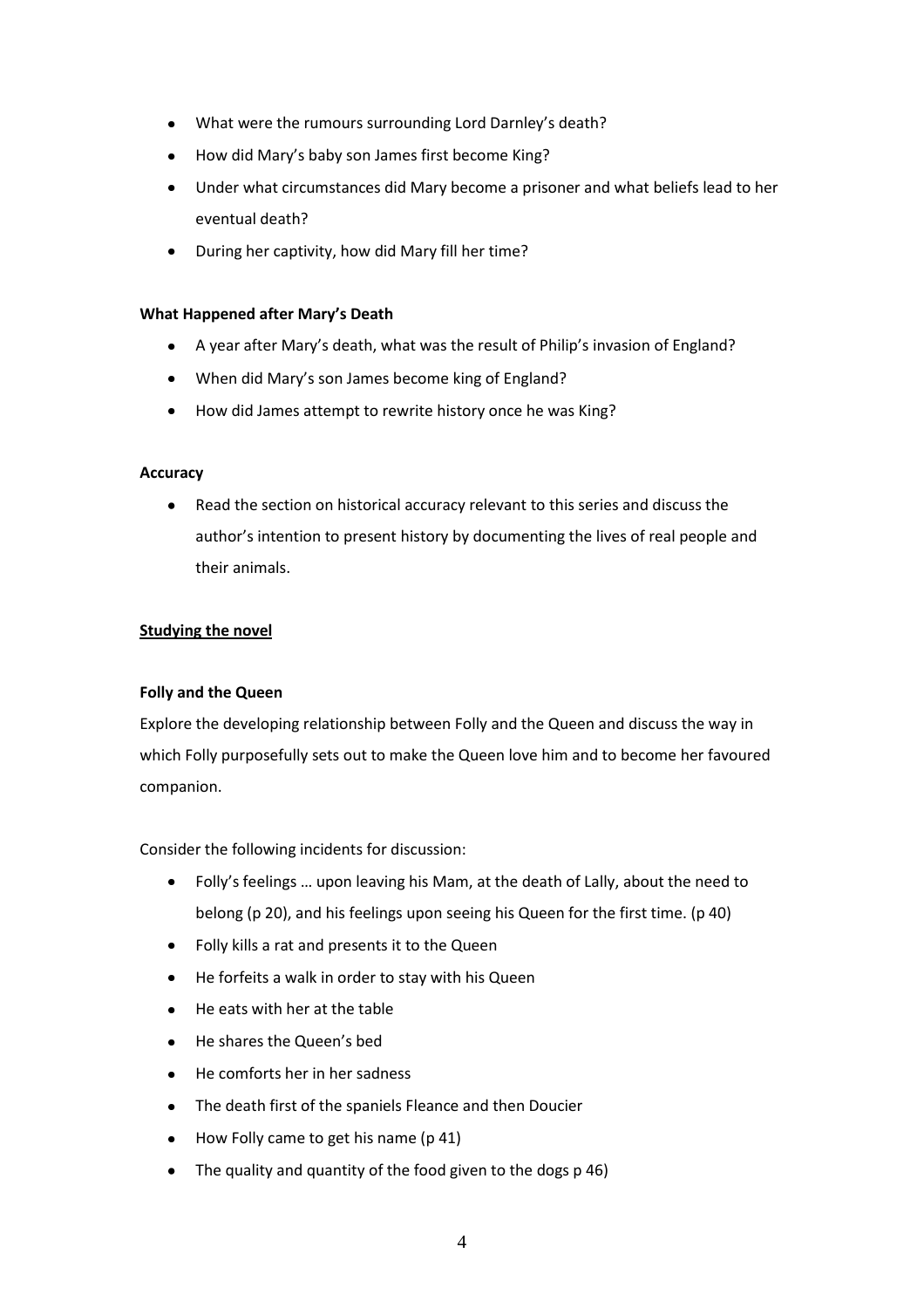- Folly learning to follow the lead of the Queen's other dogs in relation to how to do things
- Folly's ingenious way of getting to see his Queen for the second time (p 59)
- Mary embroidered a cushion for Folly to sit on, depicting her cousin's face

## **Questions:**

- What was Folly attempting to do when he ripped the Queen's tapestry? Did it have the desired effect and what further action did he take when he next visited her?
- How did Folly decide to "make the Queen love him"?  $\bullet$
- How did Folly know that he was having an impact on the Queen? (See pp 69-73)
- What did Folly feel the day the Queen left him behind, apparently to picnic with Sir Amyas? How did he rectify the situation and how was he prevented a second time from staying with her?
- How did Folly react to his separation from the Queen when she was arrested at Chartley Hall?
- Why did Folly blame himself when Mary was ordered to go to Fothringhay Castle in Northamptonshire for her trial?
- How did Folly lift the Queen's spirits one day during their miserable time at Fotheringhay?
- How did Folly ensure that he was with his Queen when she went to her execution? When else had he travelled in this way to see his Queen?
- How did the Queen indicate that she knew of Folly's presence under her skirts?
- How did Jane protect Folly after the Queen's death? What would his fate have been without Jane's deception?

## **Political history**

- How did Mary become a prisoner at the Manor?
- Who was responsible for her imprisonment?
- What was the evidence against her?
- What was her stance on religion and how did this clash with her cousin?
- What happened to her three husbands?
- How might her life have been different if her first husband had survived?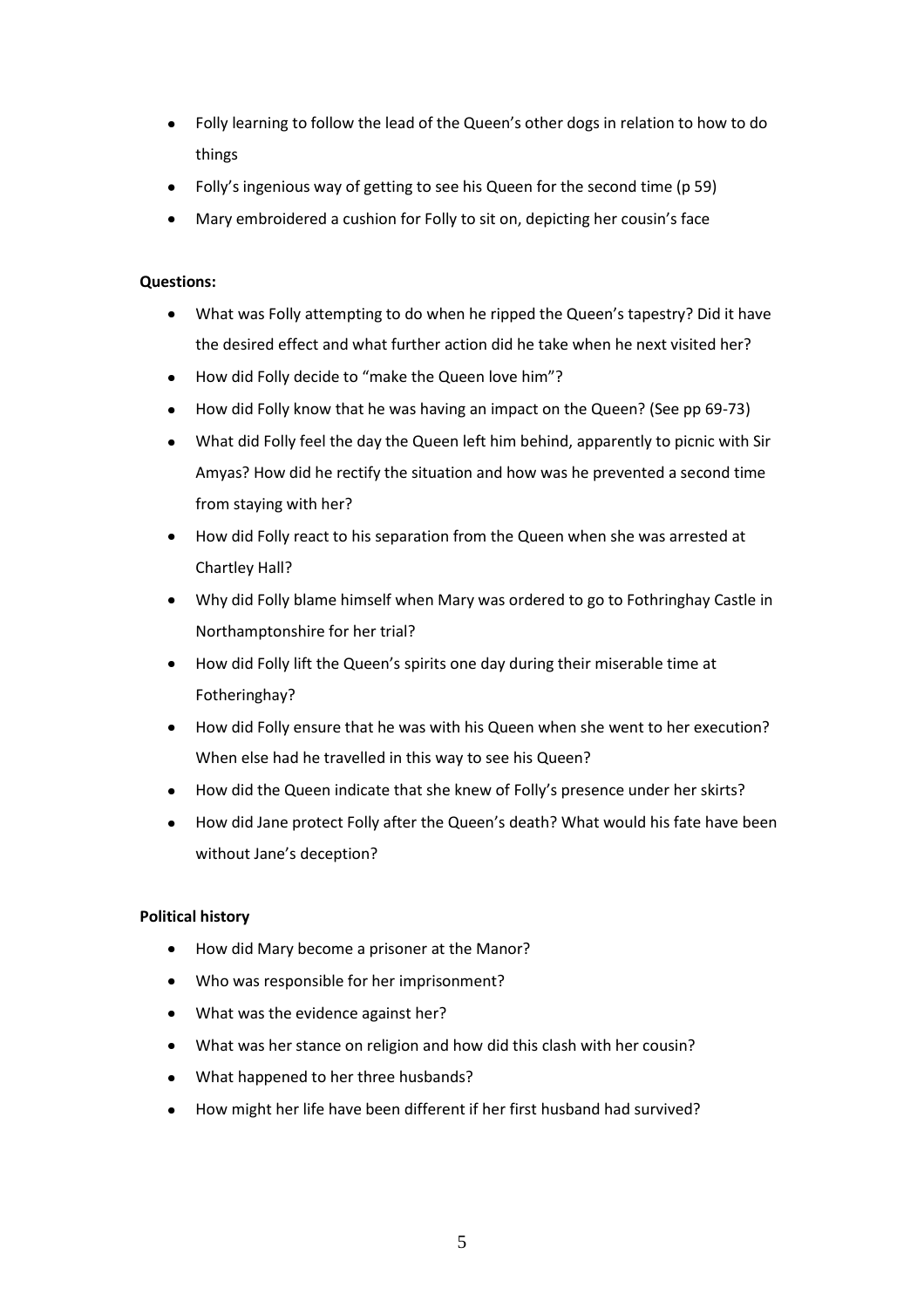- Where was her son James and what impact could he have had on her release? Consider that she had not seen him since he was a baby and that at the time of the novel he was eighteen years old.
- What prevented him from sharing the throne with her?
- Discuss Mary's plans to hasten her release?
- During her imprisonment at Tutbury, Mary received a letter sent by her son to Queen Elizabeth. James had betrayed his mother in the form of a deal, accepting an allowance from Queen Elizabeth and by so doing, chose to rule alone, and leave his mother a prisoner. How did Mary respond to this setback?
- Letters delivered to Mary at Chartley Hall deliver the news that a fleet is gathering to overthrow Queen Elizabeth and replace her with Mary as Queen of England. In giving her permission to go ahead with the plan, what fate is Mary bringing upon her cousin Elizabeth?
- Mary decided that if the plan failed, Queen Elizabeth must be killed. Why?
- How did Mary's life and attitude change after news of support from Andrew Babington?
- How was Mary tricked into leaving Tutbury and of what was she accused? What was the outcome?
- What happened to Andrew Babington and his companions after their plot to kill Queen Elizabeth was discovered?
- When she was returned to Chartley Hall, again as a prisoner, what were the two things Mary said Sir Amyas could not take from her? Discuss.
- Under what circumstances did Mary agree to a trial?
- What did she learn at the trail and how did this information affect her future?
- How did the Queen feel immediately following her trial?
- What news did Lord Brockhurst bring Queen Mary and what was her response?
- When news finally came of her imminent execution, describe Mary's feelings?
- How did Mary spend the night before her execution and what were her regrets?
- How was Mary prepared for her execution and what frame of mind was she in when she was taken away?
- What happened to all of Mary's possessions following her execution?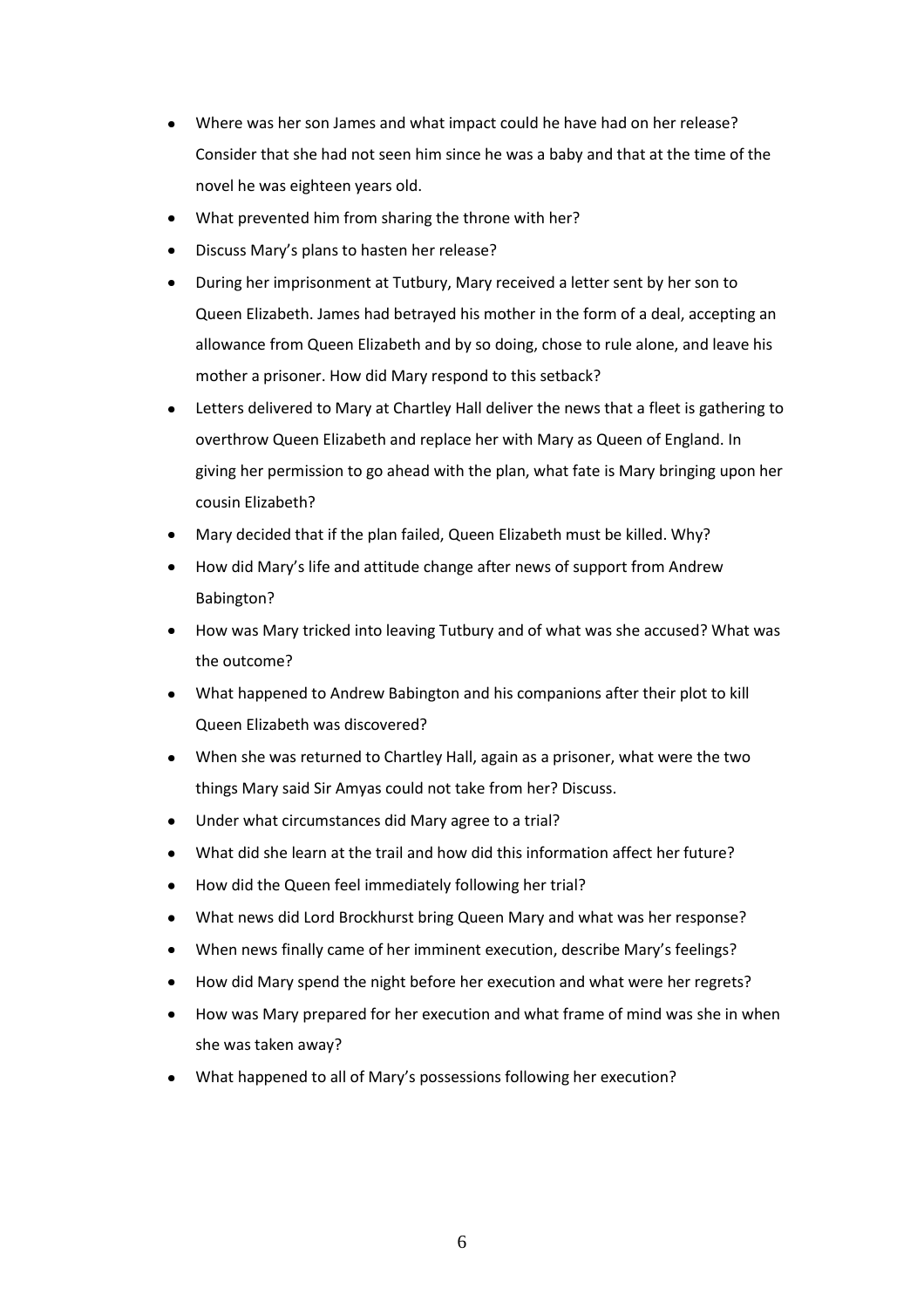#### **Quotes for further discussion**

Children could choose one of the following quotes and discuss its meaning and context within the story. They could work alone or in small groups. Later, discuss children's differing interpretations of the quotes.

Folly's thoughts (p 20):

*"But I wasn't Megan's dog and she was not my mistress. It's a thing that dogs know from the moment they are born, and some humans, too, I think, how a certain dog and a certain person belong together."*

Folly's thoughts (p 38):

*"Maybe that was what a queen was, I thought suddenly. A very top dog indeed."*

Mary to her dogs upon the introduction of Folly (p 39):

*"You dogs must be friends. For you Spaniels are French, as I am, and he is Scots, as I am too. You must make a good alliance just as our countries have."*

Folly (p 45 ):

*"A dog needs other dogs as well as humans."*

Folly (pp 67-68):

*"I had the best life a dog could ask for. The best food in the world, al the scraps from the Queen's table that I could eat and more, the softest cushions by the warmest fire, a time to walk and a time to play … But I wanted more. I wanted what my Mam had with her Master. I wanted the Queen to love me best. Better than Fleance and Douceur."*

Folly (p 101)

*"I always like to be on my Queen's lap when the Spaniels arrived, so I could look down on them."*

During her miserable stay in Tutbury, Mary reflects upon those responsible for her imprisonment (p 105):

*"'My Queen clenched her swollen fingers. '… It is the fault of this place, this horrible place. It is the fault of Sir Aymas whose hatred would freeze a pond in summer, of Eliabeth who wants*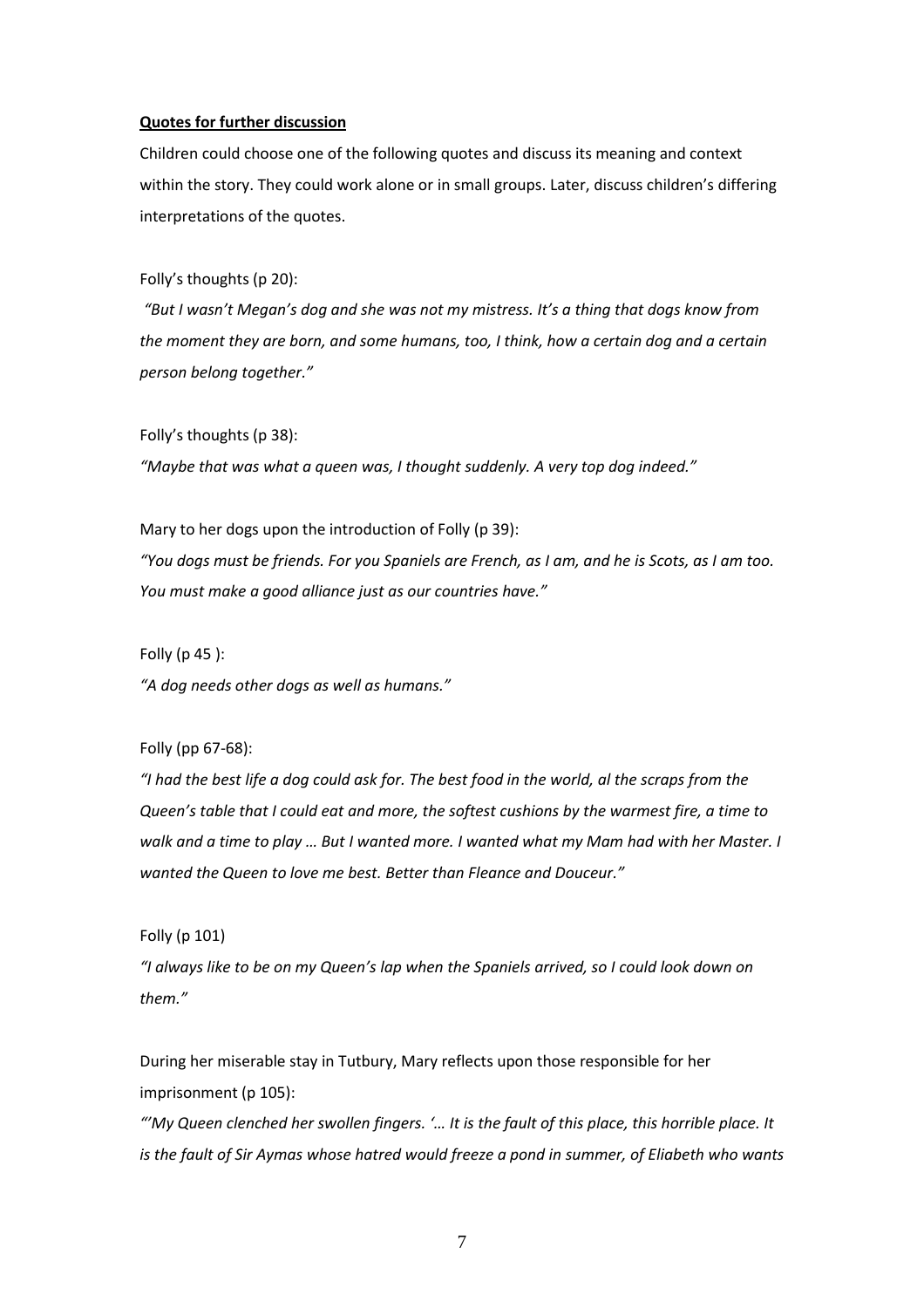*me dead as my birds, of Philip and Henri, who have more important things to do than remember a Catholic queen? How long must I wait. How long til my son sends me word?'"*

#### Folly at Fotheringhay (p 146):

*"We were together again. We had our good food and our bed. How could she be sad? She was anxious as well. Even Jane stiffened when anyone knocked at the doors as though she might have to help protect our Queen. Gone were our peaceful days of embroidery, with me seated on my Queen's knee, with Jane reading or Mater Curle writing letters for her. Day after day my Queen sat for hours staring at the wall, silent, thinking. She seemed to be waiting. But for what?"*

#### Mary, before her death (p 167):

*"So many tears. There is not time to weep them all. Tears for my son, who will not see me, will not help me. Tears for what I had, what I have lost. Tears for what might have been. That is the hardest loss of all, what might have been. A husband who loved me truly. To have watched my little son grow up. To have been the Queen I should have been, ruler of Scotland and England and all the isles. Oh, Folly, how can I bear it?"*

#### **Activities**

#### **Create:**

- a family tree for your own family going back a few generations on both sides if  $\bullet$ possible
- a timeline of significant events in Mary's life. Investigate these events and the people involved in them.
- a painted portrait of Mary, recreating a dress like the ones worn in one her portraits
- a collage of Folly alone or seated on his Queen's lap
- a menu for Mary and her attendants
- an embroidered cushion cover
- a diorama of the interior rooms where Mary lived at Sheffield or Tutbury
- an illustrated diary of costumes from the period
- a dramatic interpretation of a chosen incidents in the story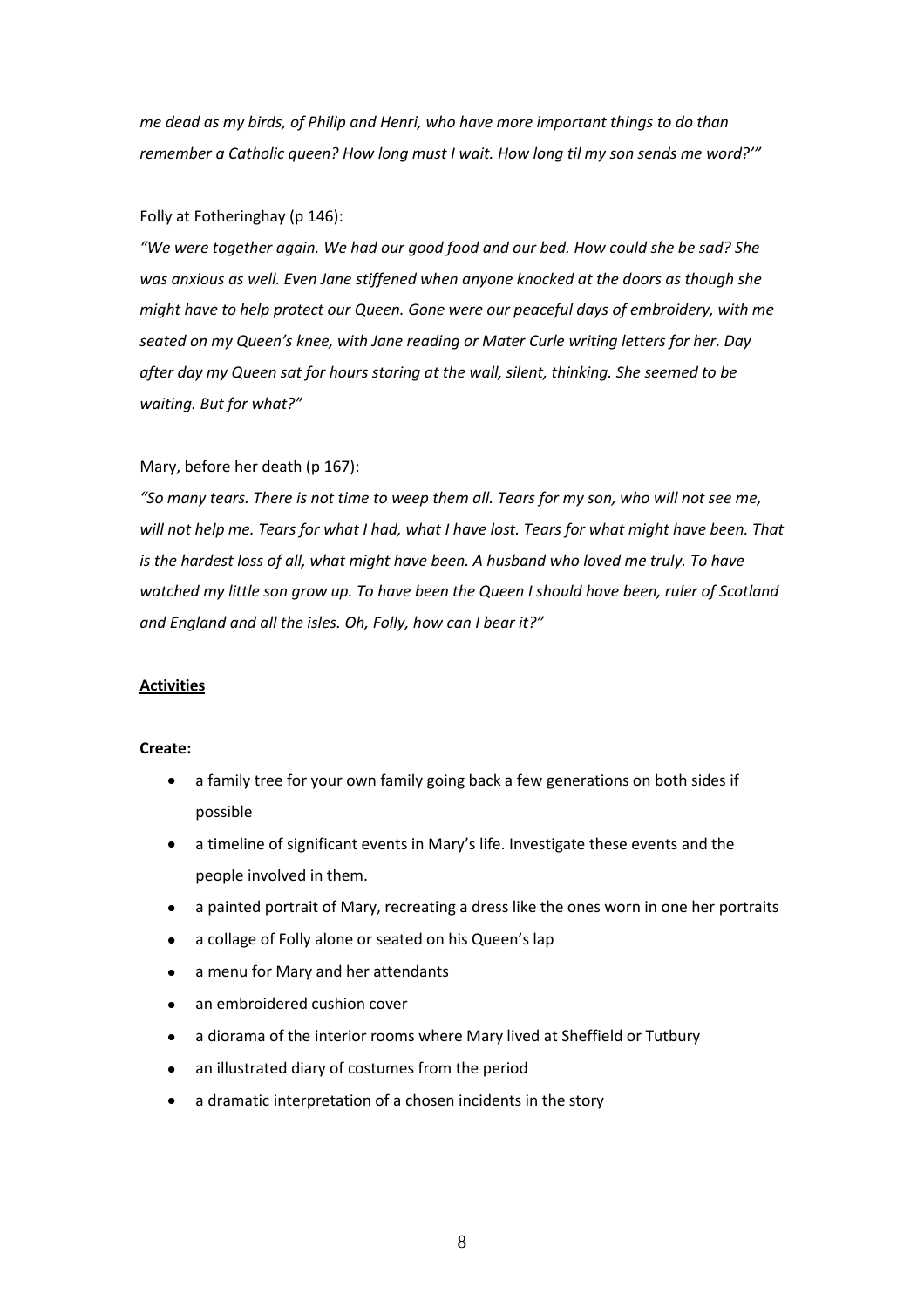## **Research :**

Research one of the following topics and create a project to present to the class.

- Invisible alum ink  $\bullet$
- Mary's family history  $\bullet$
- the story of Mary's life  $\bullet$
- what happened after Mary's death  $\bullet$
- pets of other famous people throughout history
- dogs as loyal companions in life  $\bullet$
- dogs and royalty
- the food of Mary's time, especially for royalty  $\bullet$
- the dress or costumes of Mary's time  $\bullet$
- music and instruments of the time such as the spinet and lute
- Scottish or Skye terriers

## **Write:**

Imagine … and then write about one of the following:

- life as a child queen  $\bullet$
- Mary's life as a prisoner in either of the Manors at Sheffield or Tutbury or at Chartley Hall (remember it was unusual that she had such luxury in her imprisonment)
- an incident from Folly's perspective such as he one in which he is left behind at  $\bullet$ Chartley Hall
- Folly's feelings for Mary

## **Further Reading**

## **Mary, Queen of Scots**

There is some excellent information on all of these sites providing valuable information on Mary's life and times. [http://en.wikipedia.org/wiki/Mary\\_I\\_of\\_Scotland](http://en.wikipedia.org/wiki/Mary_I_of_Scotland)

[www.marie-stuart.co.uk/](http://www.marie-stuart.co.uk/)

[www.royal.gov.uk/OutPut/Page134.asp](http://www.royal.gov.uk/OutPut/Page134.asp)

[www.bbc.co.uk/history/historic\\_figures/stuart\\_mary.shtml](http://www.bbc.co.uk/history/historic_figures/stuart_mary.shtml)